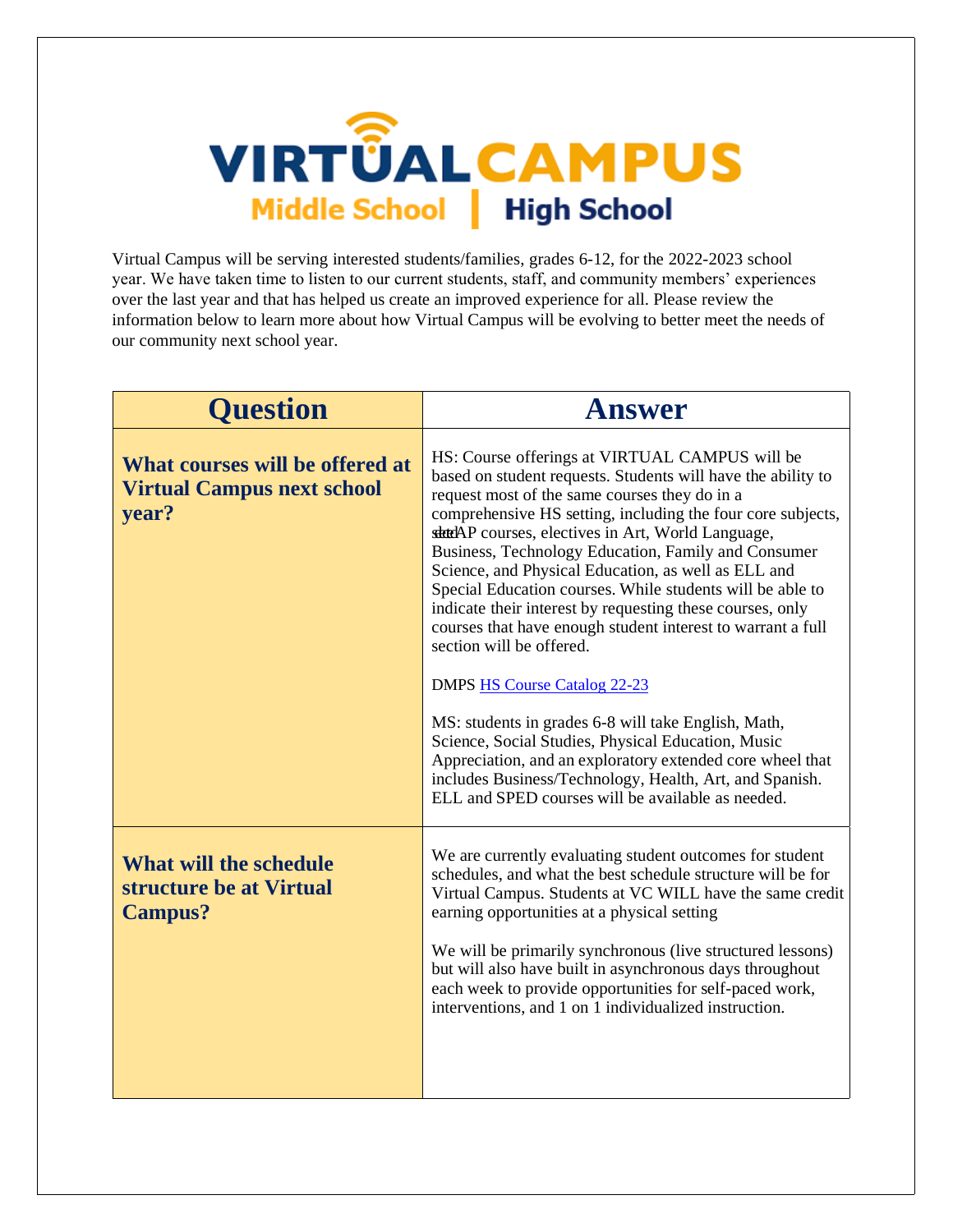| What will the virtual learning                                                                                                              |                                                                                                                                                                                                                                                                                                                                                                                           |
|---------------------------------------------------------------------------------------------------------------------------------------------|-------------------------------------------------------------------------------------------------------------------------------------------------------------------------------------------------------------------------------------------------------------------------------------------------------------------------------------------------------------------------------------------|
| experience look like for my<br>student?                                                                                                     | Courses will be a combination of synchronous ("live") and<br>asynchronous ("student-directed") learning opportunities.<br>Similar to previous school years, all courses will use<br>Microsoft Teams and Canvas as the primary online<br>platforms.                                                                                                                                        |
|                                                                                                                                             | All students will participate in a regularly scheduled<br>Advisory course where they will receive Virtual Campus<br>announcements, build relationships with staff and peers,<br>and receive support and intervention as needed, etc.                                                                                                                                                      |
|                                                                                                                                             | During asynchronous days, students will be able to meet<br>with teachers individually or in small groups as needed<br>during this time via Microsoft Teams.                                                                                                                                                                                                                               |
|                                                                                                                                             | <b>HS Virtual Learning Experience</b>                                                                                                                                                                                                                                                                                                                                                     |
|                                                                                                                                             | <b>MS Virtual Learning Experience</b>                                                                                                                                                                                                                                                                                                                                                     |
| What student services will be<br>available for students<br>identified with IEPs, 504, ELL,<br>and GT?                                       | Virtual Campus students will have access to some student<br>services they would typically receive at their home school,<br>including Special Education services, English Language<br>Learner supports, 504 Plan accommodations, and Gifted &<br>Talented supports.                                                                                                                        |
|                                                                                                                                             | Students with IEPs requesting to transfer to Virtual<br>Campus next school year are required to have a formal IEP<br>meeting to review accommodations and ensure that Virtual<br>Campus is able to meet the individual student's needs<br>before enrollment at Virtual Campus.                                                                                                            |
|                                                                                                                                             | Additionally, with Virtual Campus providing instruction in<br>a fully virtual format there are some accommodations that<br>VC is not equipped to provide. For example, Virtual<br>Campus cannot provide in-home support to students who<br>require intensive supports. Students will need to have the<br>skills and ability to access several learning platforms across<br>their classes. |
| Will virtual students be able to<br>participate in extracurricular<br>activities like sports, clubs,<br>dances, and theatre<br>productions? | Students enrolled at Virtual Campus will be able to<br>participate in extracurricular athletics/activities and events<br>offered atheir address-assigned school, assuming they meet<br>eligibility requirements to do so. This now includes<br>events/dances such as Homecoming, Winter Formal, and<br>Prom.                                                                              |
|                                                                                                                                             | <b>DMPS Athletics and Activities Info</b>                                                                                                                                                                                                                                                                                                                                                 |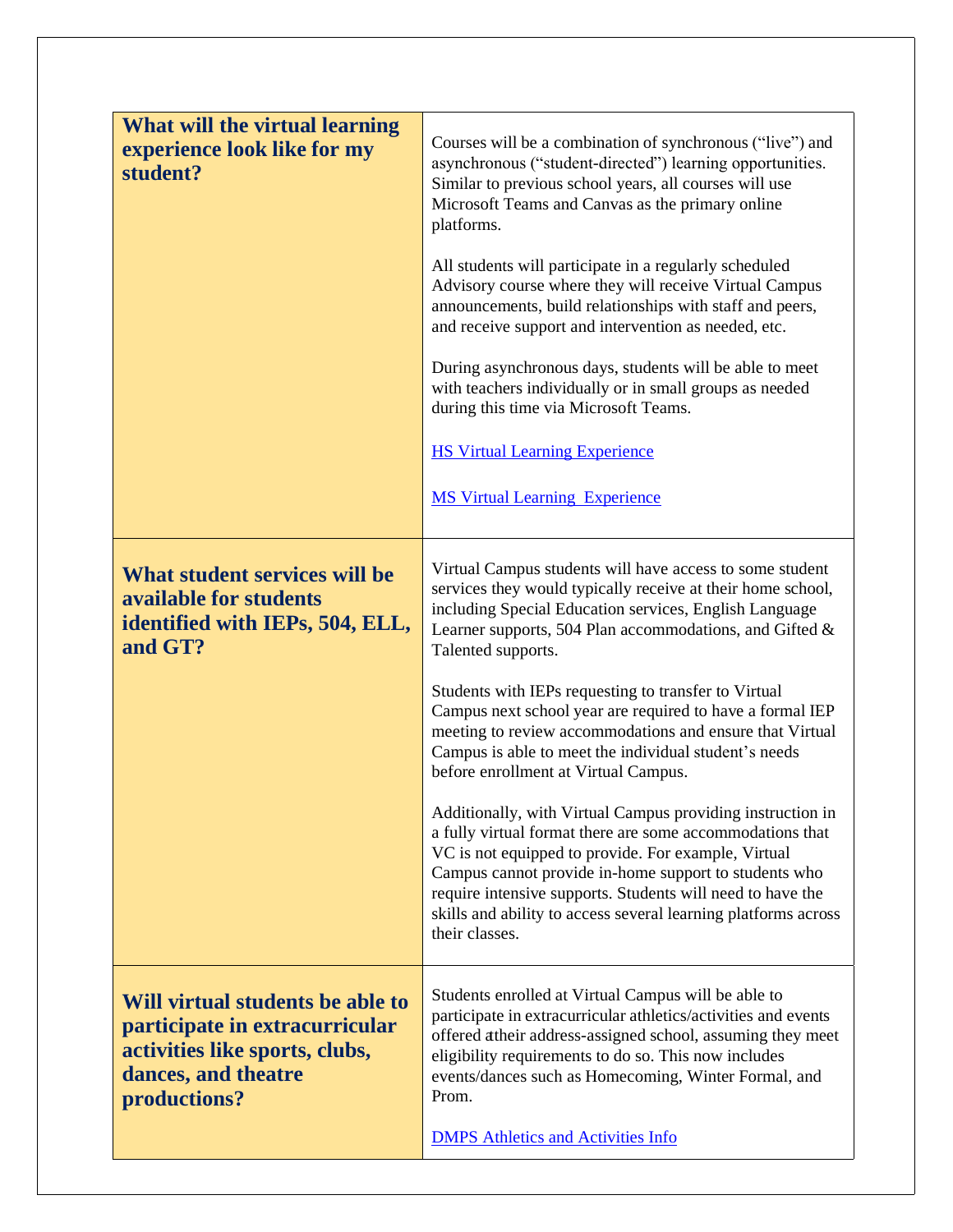| Will virtual students be able to<br>participate in band, vocal<br>music, or orchestra? | As of now, no, performing arts ensembles, such as Band,<br>Orchestra, or Vocal Music that are formal classes will NOT<br>be offered at Virtual Campus.<br>If there is a music related opportunity offered as an<br>extracurricular activity rather than an official class, Virtual<br>Campus students may participate in those at their address<br>assigned school.                                                                                                                                                                                                                                                                                                                           |
|----------------------------------------------------------------------------------------|-----------------------------------------------------------------------------------------------------------------------------------------------------------------------------------------------------------------------------------------------------------------------------------------------------------------------------------------------------------------------------------------------------------------------------------------------------------------------------------------------------------------------------------------------------------------------------------------------------------------------------------------------------------------------------------------------|
|                                                                                        |                                                                                                                                                                                                                                                                                                                                                                                                                                                                                                                                                                                                                                                                                               |
| <b>Will virtual students have</b>                                                      |                                                                                                                                                                                                                                                                                                                                                                                                                                                                                                                                                                                                                                                                                               |
| access to Central Campus and                                                           | Virtual Campus students will be able to take courses in<br>person at Central Campus and/or Central Academy.                                                                                                                                                                                                                                                                                                                                                                                                                                                                                                                                                                                   |
| <b>Central Academy courses?</b>                                                        | HS: Students wanting to take courses at Central Campus<br>will be able to do so and will go through the regular course<br>request process for these programs. Students wanting to<br>take courses at Central Academy will be able to do so and<br>will go through the regular course request process for these<br>courses. Similar to how Central Campus and Academy<br>scheduling works in the current comprehensive HS's,<br>Virtual Campus students may need to be scheduled for<br>specific periods at CC/CA in order to make their schedule<br>work properly. Schedules for Virtual Campus students who<br>attend CC/CA will be resolved by counselors during the<br>scheduling process. |
|                                                                                        | $MS: 7th$ and $8th$ graders who are identified to participate in<br>Central Academy programming will be able to do so.<br>Virtual Campus Counselors will adjust student schedules as<br>required to make this possible.                                                                                                                                                                                                                                                                                                                                                                                                                                                                       |
|                                                                                        | <b>Central Campus Website and Course Request Info</b>                                                                                                                                                                                                                                                                                                                                                                                                                                                                                                                                                                                                                                         |
|                                                                                        | <b>Central Academy Info</b>                                                                                                                                                                                                                                                                                                                                                                                                                                                                                                                                                                                                                                                                   |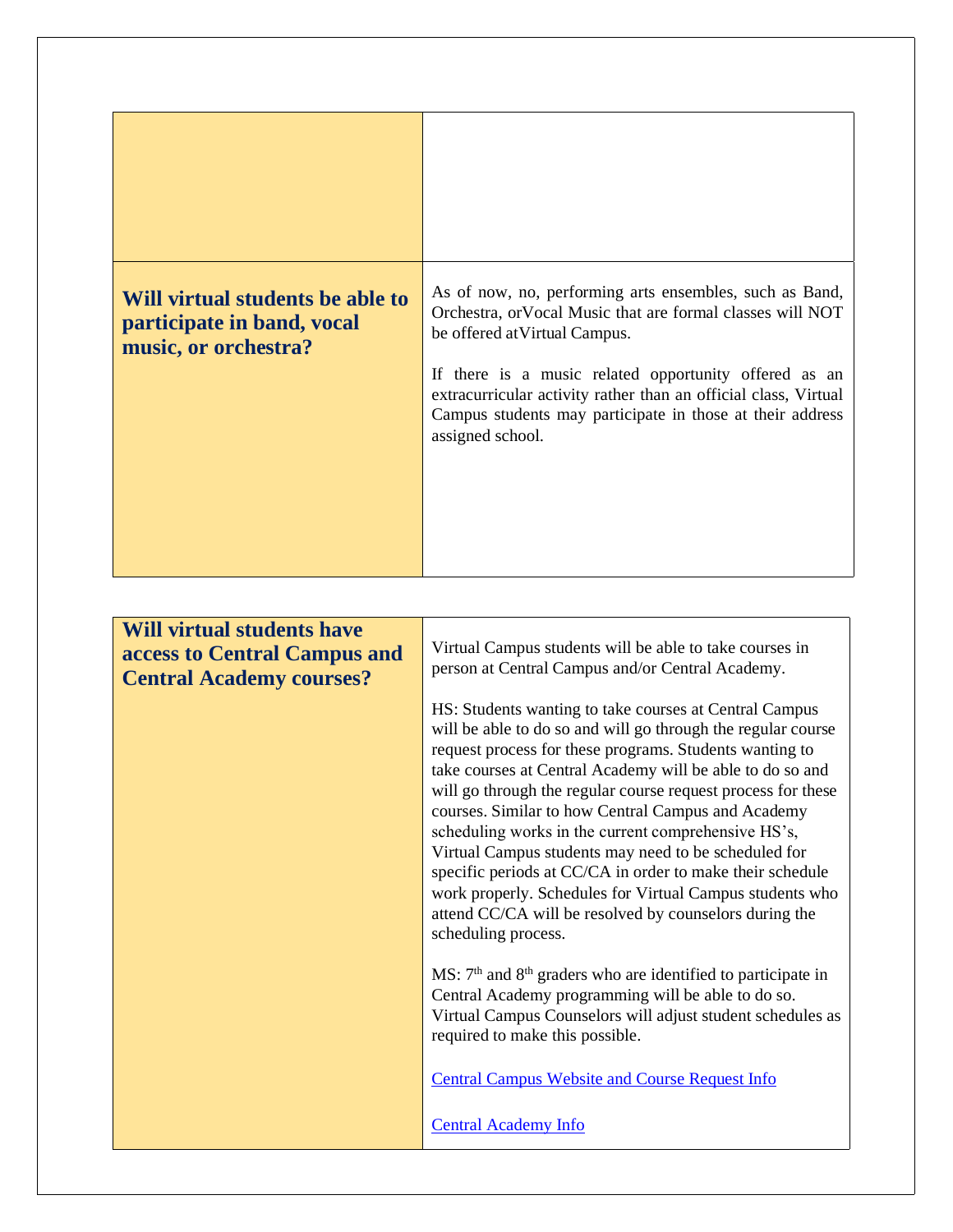| <b>What technology resources</b><br>and supports will be provided<br>to students and families? | Students will receive a laptop, charger, and laptop bag. If<br>students have their own device, they may elect to use that,<br>but no district technology supports will be in place should<br>the device stop working. We strongly encourage students to<br>use the district-provided laptops to limit software issues in<br>accessing school-related programs. |
|------------------------------------------------------------------------------------------------|----------------------------------------------------------------------------------------------------------------------------------------------------------------------------------------------------------------------------------------------------------------------------------------------------------------------------------------------------------------|
|                                                                                                | Assistance in getting internet access is available if needed.                                                                                                                                                                                                                                                                                                  |
|                                                                                                | Students will have access to technology support and<br>troubleshooting via the Technology Family/Student<br>Support Center (515-242-8221).                                                                                                                                                                                                                     |
|                                                                                                | For more details on troubleshooting and technology<br>supports, please see the student device guide found here:                                                                                                                                                                                                                                                |
|                                                                                                | <b>Student Device Guide</b>                                                                                                                                                                                                                                                                                                                                    |
|                                                                                                | <b>DMPS Student Technology Agreement</b>                                                                                                                                                                                                                                                                                                                       |
|                                                                                                |                                                                                                                                                                                                                                                                                                                                                                |

| <b>How will graduation look for</b><br>students at Virtual Campus?                            | There will be a Virtual Campus Graduation Ceremony.<br>Students who are enrolled at Virtual Campus will<br>graduate with Virtual Campus and cannot graduate with<br>their address assigned school.<br>Virtual Campus is an accredited high school by the state of<br>Iowa. Students who complete HS at Virtual Campus will<br>receivea full high school diploma listing Virtual Campus as<br>the institution of record.                                                                                                                                                                                                                                                                                                                                                                                                                           |
|-----------------------------------------------------------------------------------------------|---------------------------------------------------------------------------------------------------------------------------------------------------------------------------------------------------------------------------------------------------------------------------------------------------------------------------------------------------------------------------------------------------------------------------------------------------------------------------------------------------------------------------------------------------------------------------------------------------------------------------------------------------------------------------------------------------------------------------------------------------------------------------------------------------------------------------------------------------|
| What does participation,<br>engagement, and attendance<br><b>look like at Virtual Campus?</b> | Students who attend Virtual Campus attend school 5 days<br>per week and attendance is required just like in a brick-and-<br>mortar school. However, at Virtual Campus this may look<br>different depending on the class or the day. On synchronous<br>days students are required to attend live class sessions, turn<br>their camera when it is appropriate to the lesson, actively<br>engage in the chat, and attend the class from beginning to<br>end. Students who do not participate are considered absent.<br>On asynchronous days students are required to engage and<br>complete all assigned activities, tasks, or assignments.<br>Students are also required to attend interventions, reteach,<br>extension, or meetings when requested by a teacher or<br>interventionist. These sessions are not optional unless stated<br>otherwise. |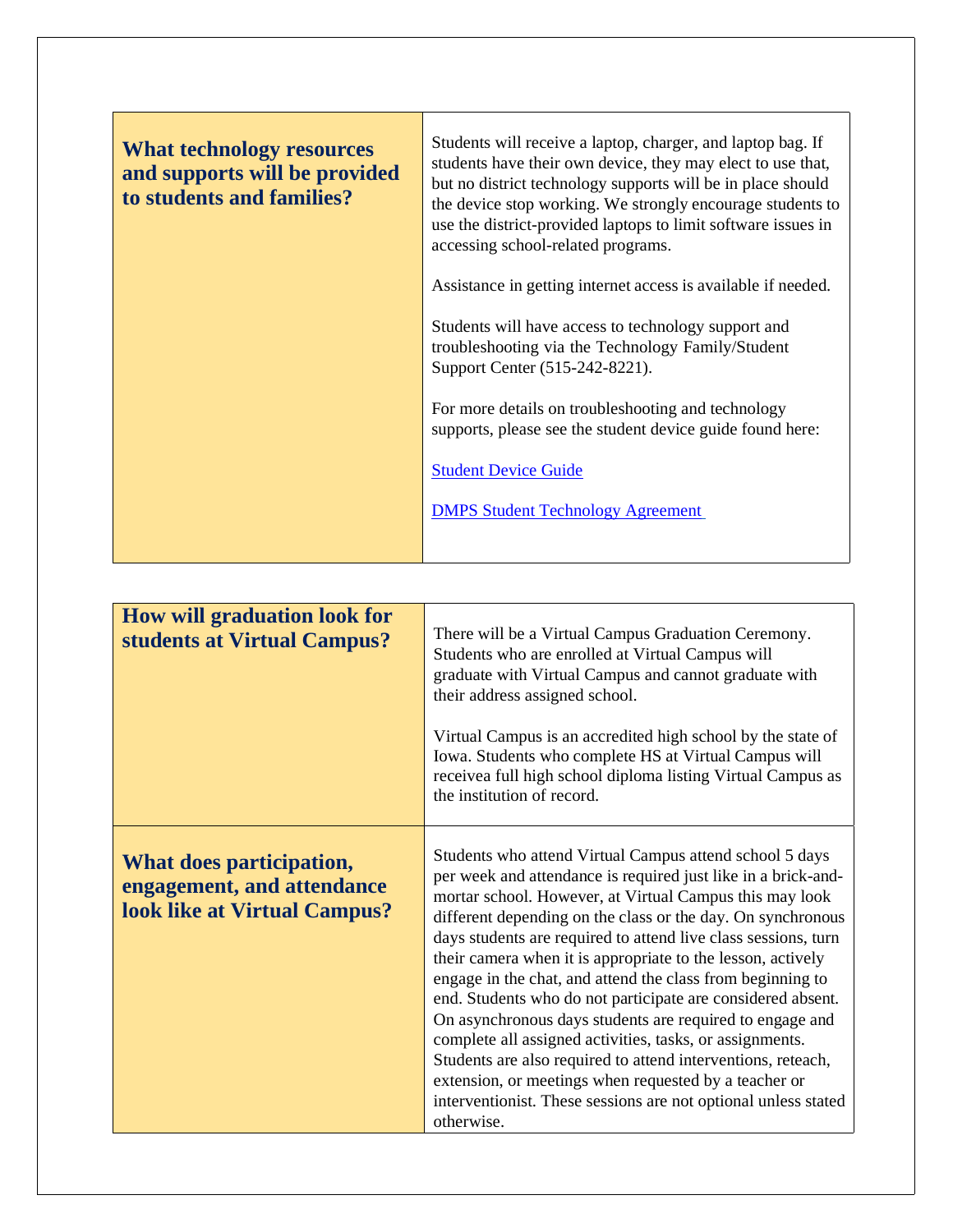| <b>What skills and abilities are</b><br>helpful for a student and family<br>considering a virtual school?                         | Being a virtual learner requires a lot of skills with technology,<br>self-management, ownership, organization, collaboration,<br>balance, and the ability to problem solve. Students will need<br>the skills to access several technology platforms at the same<br>time across their classes. For example, in a math class a<br>student may be asked to access Teams, Canvas, Whiteboard,<br>Desmos, and Pear Deck all in the same class period. This<br>requires a lot of skill and self-management. |
|-----------------------------------------------------------------------------------------------------------------------------------|-------------------------------------------------------------------------------------------------------------------------------------------------------------------------------------------------------------------------------------------------------------------------------------------------------------------------------------------------------------------------------------------------------------------------------------------------------------------------------------------------------|
|                                                                                                                                   | A student must also have the ability to self-manage and<br>remain engaged in their online classes without the help or<br>redirection of a teacher in the room. If a student requires a lot<br>of redirections, these supports will need to be provided from<br>someone in their home environment.                                                                                                                                                                                                     |
|                                                                                                                                   | A virtual classroom also requires strong collaboration skills<br>and the ability to fully engage in virtual learning. Students<br>will be asked to use their camera and their mic to maximize<br>their learning and the teacher's ability to monitor learning.                                                                                                                                                                                                                                        |
| <b>My student currently receives</b><br>support for breakfast and<br>lunch. Will that continue next<br>year for Virtual students? | Yes, students attending Virtual Campus will still be able to<br>receive breakfast and lunch at Central Campus.<br><b>DMPS</b> Food & Nutrition Info                                                                                                                                                                                                                                                                                                                                                   |
| How do I enroll my future $6th$ -<br>12 <sup>th</sup> grade student at Virtual<br><b>Campus for the 2022-2023</b><br>school year? | For students who will be in grades 6-12 for the 2022-2023<br>school year, families may enroll their student at Virtual<br>Campus by completing the Virtual Campus Enrollment<br>Form that can be found here:<br><b>Virtual Campus Application/Enrollment Form</b><br>All students who complete the necessary form and contract<br>will be transferred to Virtual Campus for the 22-23 school<br>year. Their requested courses will transfer with them from                                            |
|                                                                                                                                   | their address assigned school and a Virtual Campus<br>counselor or staff member will reach out if there are any<br>issues with their course requests or schedule.                                                                                                                                                                                                                                                                                                                                     |